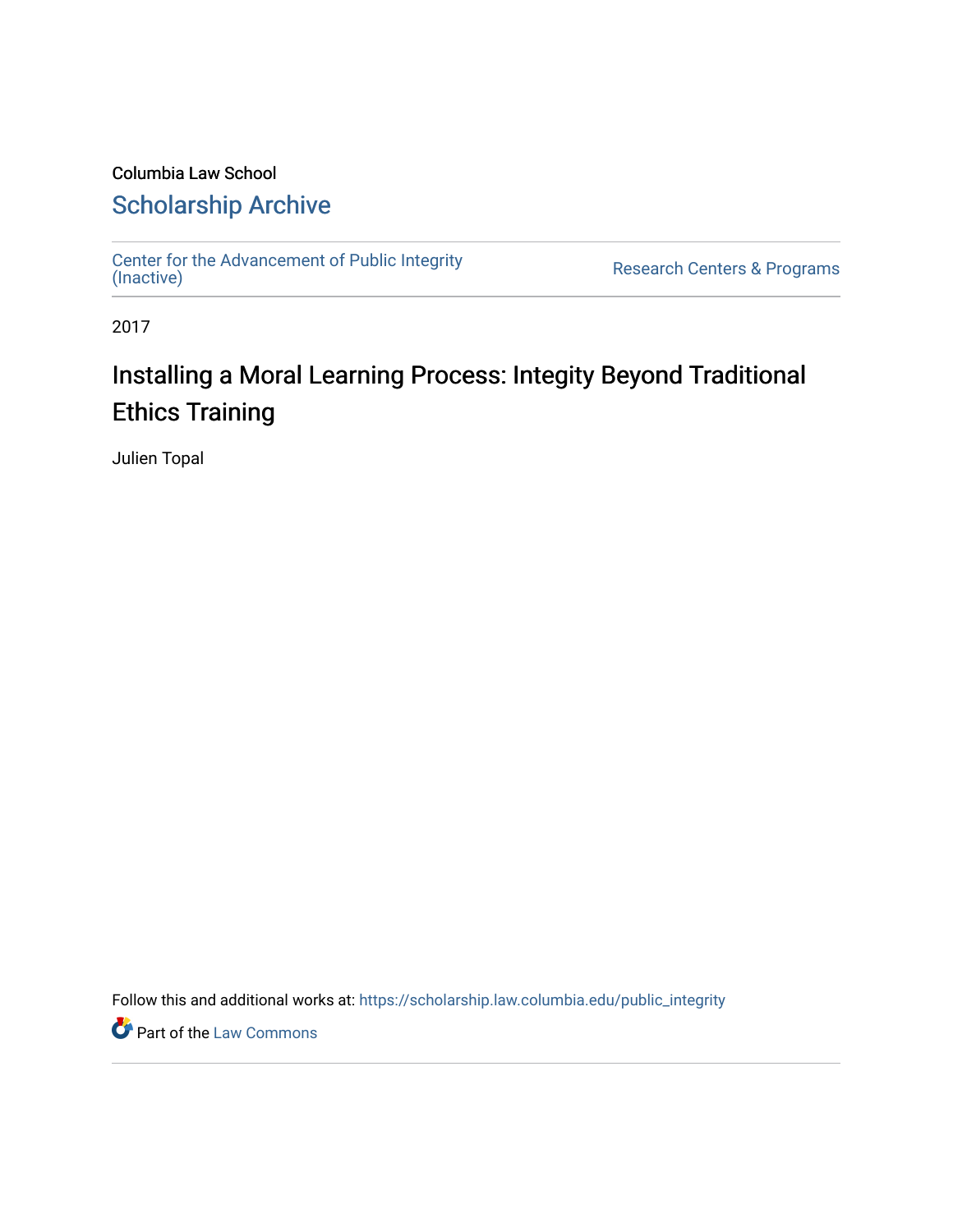# **Installing a Moral Learning Process**<br>Integrity Beyond Traditional Ethics Training

Can civil servants be trained to make better decisions? Can government agencies steeped in bureaucracy become agile, learning organizations that can keep strengthening their integrity structures in a meaningful way? We believe that agencies whose employees are systematically trained to "do right by the other," *i.e.*, all those with whom and for whom they work, can reach those goals. What's more, such agencies will end up with fewer integrity breaches, more reporting of problematic behavior by employees, and will be more trusted by their employees and by the citizenry.

A governmental organization that seeks to enhance its integrity needs a systemic approach built on two pillars. First, it must establish a carefully

#### **Author: Julien Topal**

Julien Topal is a Consultant and Trainer with Governance & Integrity (G&I), a Dutch company that develops public integrity programs and has worked with over one hundred government agencies across the Netherlands and around the world for over 20 years. Julien thanks G&I founding partner, Frans Geraedts, for his assistance with this brief.

crafted compliance practice. Second, it must develop a moral learning process. Without intending to give short shrift to a robust compliance program, in this short brief I will focus on G&I's unique approach to moral learning, which while of equal importance to compliance in our view, is very rarely emphasized among integrity professionals.

#### **What is moral learning?**

Installing a moral learning process within an organization must go well beyond what happens at the typical ethics training that government employees receive. At these trainings, civil servants are introduced to a range of so-called ethical dilemmas. The dilemmas usually concern the grey areas of rule-based behavior and what is and is not allowed; for example, can I meet with this developer, or can I accept this gift?

Working toward a moral learning process, on the other hand, goes beyond such issues. Its main goal is to support all employees in making morally right choices in their everyday work practice. By supporting employees to choose and act on what is morally right, the organization will effectively enhance its ability to do right by all those with and for whom it works. This capacity is vital to, and should be a goal of, all governmental organizations.

A well-established moral learning process can accomplish the following:

Benefits for government employees:

- 1. It reduces the moral stress that civil servants may experience in performing their tasks;
- 2. It sharpens the moral senses of the civil servants; and
- 3. It helps civil servants to make better choices and judgment calls.

Benefits for the governmental agency:

- 1. It corrects the usual tendency of bureaucratic organizations to "float responsibilities;"
- 2. It provides a critical perspective on current policies within the organizations, potentially leading to corrections; and
- 3. It protects the organization against mission drift.

Establishing a full-scale moral learning process starts with training in moral judgment for all employees – from the top management to the lowest level of the organizational chart. The second step is to apply the methodology learned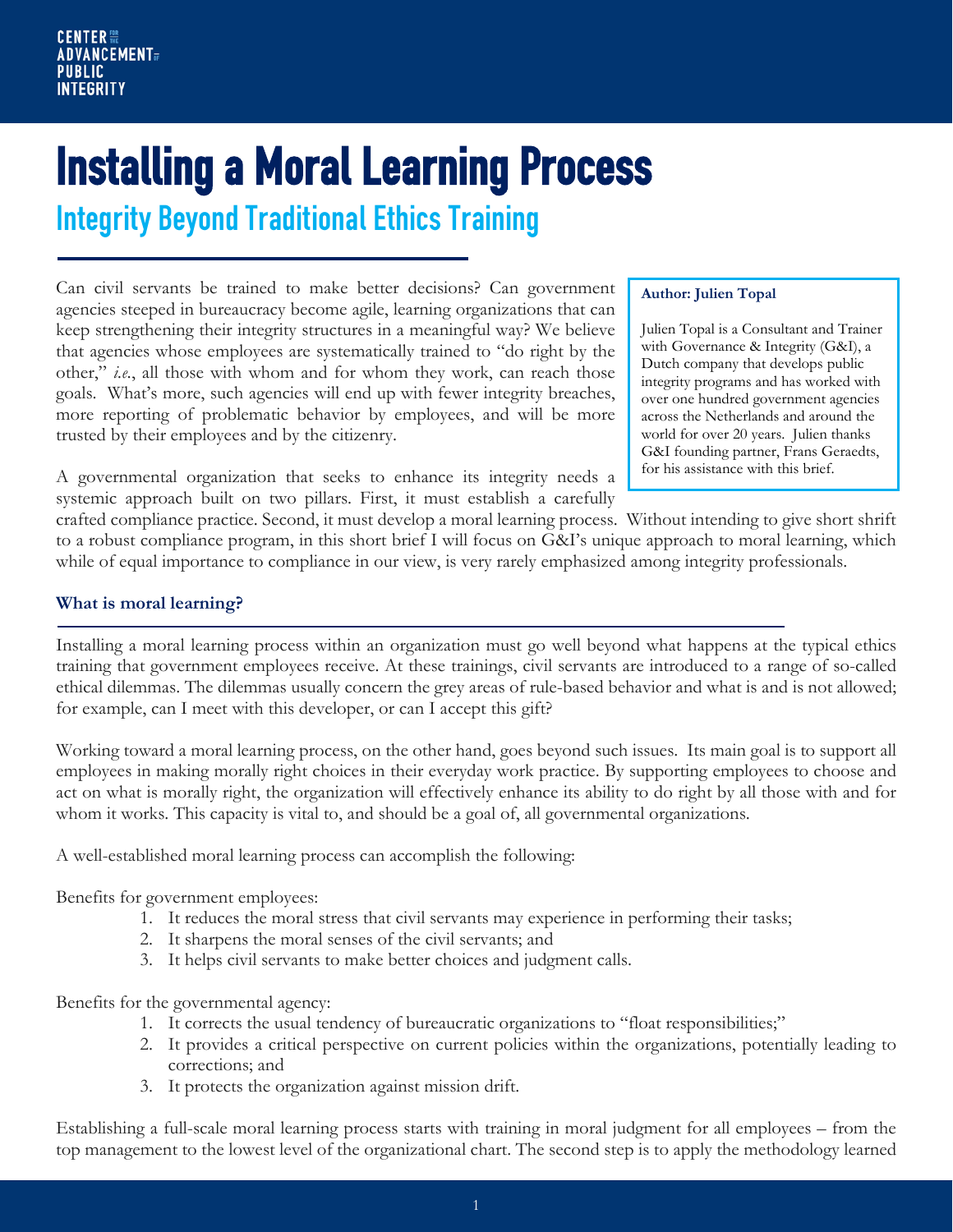during the training to regularly organized moral deliberation sessions (conducted approximately three times per year) for teams of civil servants in which the more complex decisions within their working practice will be investigated. These sessions will be supervised by an internal trainer. Third, the insights and information gained in these investigations must be placed into an archive of "moresprudence" so as to provide the organization with a moral memory upon which it can rely when needed.

#### **The Training in Moral Judgment for All Civil Servants**

This short brief will focus on the first step in the process of installing a moral learning process: the training in moral judgment for all civil servants. To be effective, the training should take a full day. During that session, a group of up to 12 participants will investigate, together, what is an appropriate measure by which to decide whether a choice or action is morally right. After the measure is determined, it is applied to cases introduced by the participants themselves.

The differences between this process and traditional ethics trainings are significant. As mentioned above, traditional ethics trainings raises awareness regarding choices and/or actions that are either allowed or not allowed, while the training in moral judgment focuses on the *quality* of decision-making generally. What decisions are considered during these sessions is dependent on the work practice of the participants but, abstracting from concrete cases, most quandaries concern situations of the following types:

- both options are allowed by the "rules" (there is no applicable rule that can guide you);
- a political operative requires/has promised something not in line with current policy or possibly the applicable law;
- two rules seemingly point in opposite directions;
- following an applicable rule/policy guideline seems to lead to an apparent immoral/harmful outcome.

Before the investigation into these quandaries starts, a standard or measure for deciding what is the morally right thing to do needs to be established. This is a philosophically challenging question – and philosophers tend to disagree on the answer, or possibly even about whether there is an answer. Yet, from a practical perspective, this is a crucial step: if we want to investigate, as a group, what is the morally right thing to do, we need a shared measure by which we can decide what is and is not morally right in an unequivocal manner. In our experience, while most public servants are very much aware of their unique stature and the responsibilities their jobs carry, and while most of them intuitively act in a morally correct manner, they have a hard time articulating an unequivocal measure of the morally right. People tend to accept their own conventions – be it personal, organizational or societal/cultural "values and norms" – as the most appropriate yardstick.

This, however, can lead to a creeping form of relativism that not only undermines the moral learning exercise but also the critical disposition required by acting morally right within one's work practice. What is morally right will be dependent upon what I (one's organization, one's society) deem morally right ("since it is morally right according to my values and norms, it is morally right"). But such a subjective measure thereby ends each critical investigation by reaffirming my own position. It would mean that a serial killer who according to his own values and norms acts morally right by such measure *is* acting morally right.

Instead – to forego the above-mentioned risks – we propose a measure that builds on the most prominent existing moral theories and integrates them into one practical formula. To act morally right is "to do right by the other." This rather abstract measure is then operationalized as follows: a decision is morally right if it "sufficiently takes into account the rights, interests and wishes of all those concerned (in this concrete situation)." This formula allows civil servants to investigate each and every decision point on its moral merits as it arises.

Importantly, this measure establishes two significant shifts in reflecting on the morally right. First, it frames the investigation of what is morally right by asking what "the other" – the true object of morality – can expect of us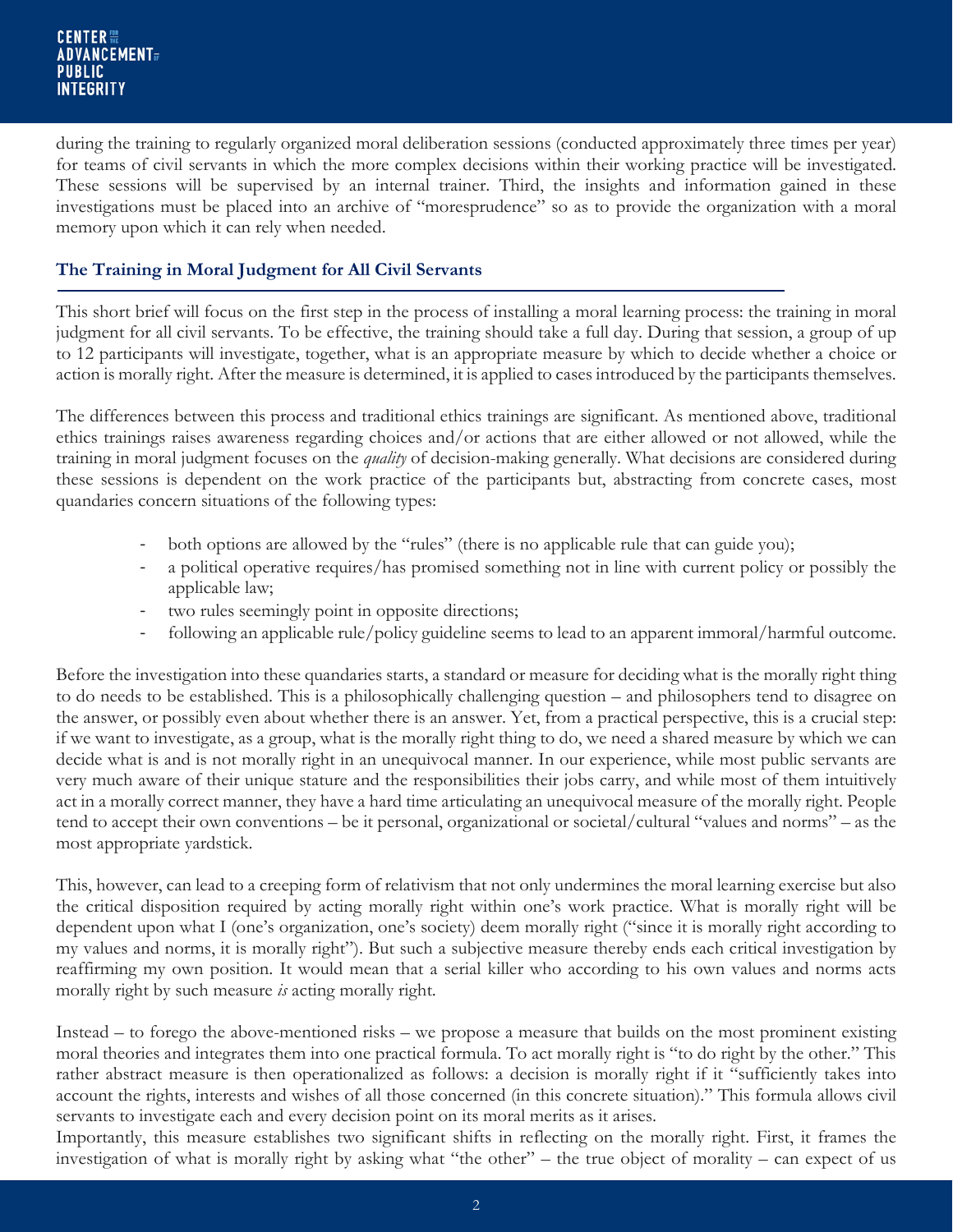instead of looking to our own intuitions and values as a yardstick. Second, the measure provides a critical mean to distinguish between choice options at a concrete decision point. To elaborate a bit on this second point: there is a clear hierarchy between rights, interests and wishes whereby rights are assigned most weight. This follows from the function of the concept of a moral right, which is to establish a moral minimum that can be claimed (thereby triggering an obligation for someone else). In practice, this means that we now know the morally right choice of action at a particular decision point. That choice of action by which a right can be fulfilled is the morally right choice of action. The identified right "obliges" us to take that choice.

#### **The 7-Step Procedure**

Measure in hand, the participants can critically reflect on the current practices within their organization and challenge those conventions, policies and rules that arguably lead to a lower quality of decision-making. To the extent that participants come away with a new means of establishing whether an act or decision is morally right, the training constitutes a sort of "secular conversion." At this point in the training, we turn to the concrete, difficult decisions that the participants themselves bring forth. These will be investigated along the lines of a 7-step process of moral investigation.<sup>[1](#page-3-0)</sup>

#### **The 7-step procedure:**

- **1. What decision am I faced with? What is my provisional judgment? And, what is my main objection to my provisional judgment?**
- **2. Whose rights, interests or wishes are involved in the decisions?**
- **3. Who is making the decision?**
- **4. What information do I need to make my decision in a responsible manner?**
- **5. What are the possible arguments for both choice options?**
- **6. What is my final conclusion? (Weigh the arguments)**

#### **Additional step: damage control**

**7. How do I feel about the judgment I have arrived at?** 

The first step of the procedure follows a short description of the case at hand. It requires the formulation of the primary moral choice that the case presents. Asking this first question triggers moral awareness by explicitly focusing on the moral component of the situation. Participants are asked for their initial intuitive judgment, directly followed by a request "to think against themselves." Instead of asking the participants for a reason in favor of their choice, they need to formulate an objection to their intuitive choice. In this first step, then, some interventions crucial to moral judgment take place. Step 1:

- 1) raises "moral awareness;"
- 2) shows the strong pull of our intuitions;
- 3) demonstrates a range of different intuitive views (because it is a shared exercise);
- 4) allows one's thoughts to expand in the moral investigation because a different perspective has been made reasonable.

After step 1 has been taken, the moral investigation starts. Steps 2, 4, and 5 ensure that the investigation is conducted in a careful and responsible manner. These steps require the participants to make an inventory of everyone involved in the situation, to catalogue all relevant information (including legal, technical, and personal information) and to

<span id="page-3-0"></span> $\overline{a}$ <sup>1</sup> The 7-step procedure was originally developed by the Dutch business ethicist Henk van Luijk.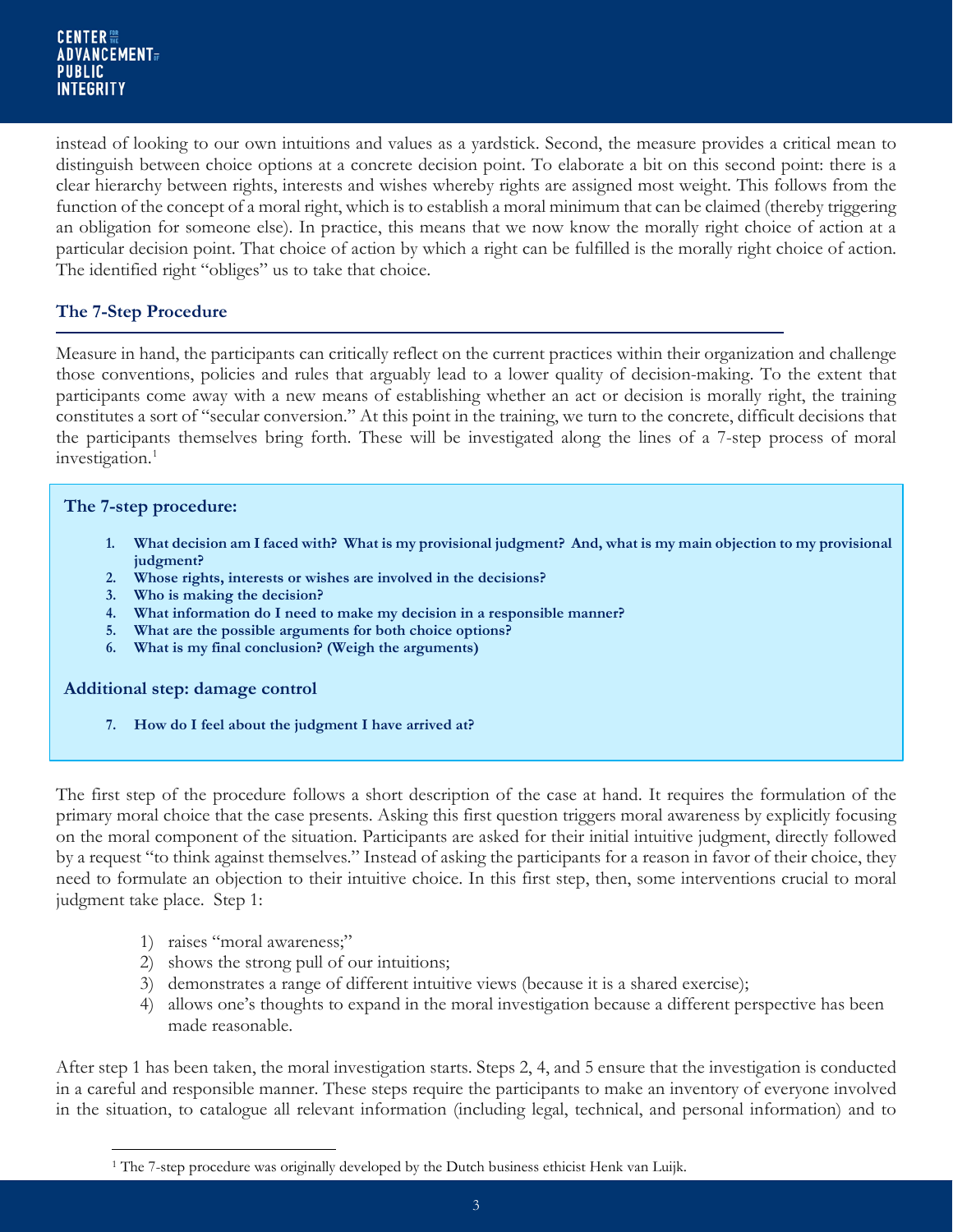consider all reasonable arguments for both choice options. Step 3, on the other hand, is yet another "intervention." In effect, it looks back at the question formulated at step 1. The answer to the question "who takes the decision?" is always "I do." In other words, at some point in this process you as an individual will have a choice to make, and that choice will carry moral responsibility. Step 3 is crucial because it combats the floating of responsibilities common to hierarchical organizations, wherein people think that since they are mere cogs in a machine, no one carries responsibility for the end result.

Having laid the groundwork in the foregoing steps, at step 6 a conclusion must be drawn. This can be done by examining the arguments that have been listed during step 5 one-by-one. Drawing on the measure established in the first part of the training, two types of arguments can be distinguished: arguments about rights of agents and

Organizing moral deliberations on an ongoing basis so that teams of public servants can continue to investigate these issues is key to ensuring the success of the moral learning process.

organizations involved (so-called principle-based arguments) and arguments about interests of agents and organizations involved (so-called consequential arguments). Weighing all arguments this way allows the participants to hone in on the most important arguments favouring both options. At the same time, it also provides a means to establish the morally right option. As we have already established rights "trump" interests since they establish a claimable moral minimum that triggers an "obligation to act;" therefore, principle-based

arguments "trump" consequential arguments. Often only one option will be supported by a principle-based argument that obliges us to act per that option. In other words, oftentimes we can establish unequivocally what the morally right choice is. $2$ 

While there are of course some difficult decisions to be made (where only interests are at stake and no rights, or where rights appear on opposite sides of the options), this method helps teams to arrive at an unequivocal conclusion. An additional step, however, remains. A moral decision must ''sufficiently take into account the rights and interests of *all those* concerned." This means that if we conclude that option A is the morally right one, we still need to account for the harm done to those interests and rights that support option B. Thinking through the manner in which we minimize the damage done pushes us to craft a sensible action plan.

Lastly, step 7 asks how the participants feel about the choice made. This question is of motivational importance, because if one does not feel like one can effectively support one's moral judgment, chances are these decisions will not be executed. These feelings can also serve as a "check" on our reason – if a decision feels wrong it might be because we made a mistake along the way.

The training in moral judgment described in this brief is the first step in installing a moral learning process. Key to ensuring the success of the moral learning process after the training is to organize moral deliberations on an ongoing basis so that teams of public servants can continue to investigate these issues. In addition, it is best for internal supervisors to be trained to lead these meetings and to develop a system of "moresprudence." This system contains a database of (anonymized) challenging decisions, an argumentative breakdown of these decisions as well as an abstracted reflection on the key principles behind them.

<span id="page-4-0"></span> $\overline{a}$ <sup>2</sup> All decision points follow one of the following three situations: 1) there is a principle-based argument for one but not the other option; 2) there are no principle-based arguments for either option; 3) there is a principle-based argument formulated for both options. The first is the clearest in its outcome. The other two are more difficult to decide. Under 2) we evaluate which choice leads to the greatest happiness of the greatest number of people. Under 3) we need to evaluate the force of the principle-based arguments "in this concrete case."